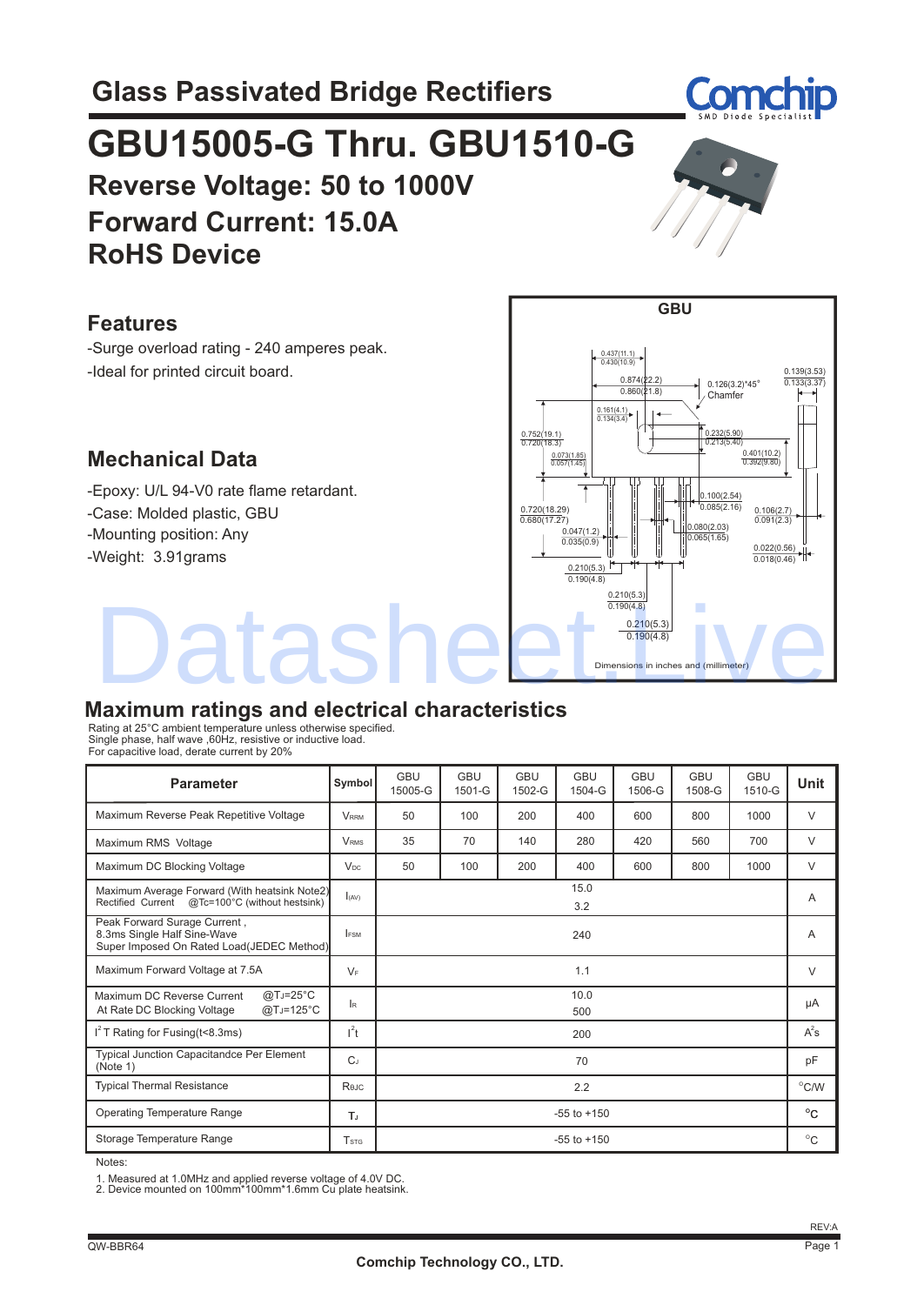## **Glass Passivated Bridge Rectifiers**



#### Rating and Characteristics Curves (GBU15005-G Thru. GBU1510-G)



Fig.3- Typical Forward Characteristics



**Current** 400 350 Peak Forward Surge Current, (A) Peak Forward Surge Current, (A) 300 250 200 150 100 50 0 1 10 100 Number Of Cycle At 60Hz

Fig.4- Typical Reverse Characteristics

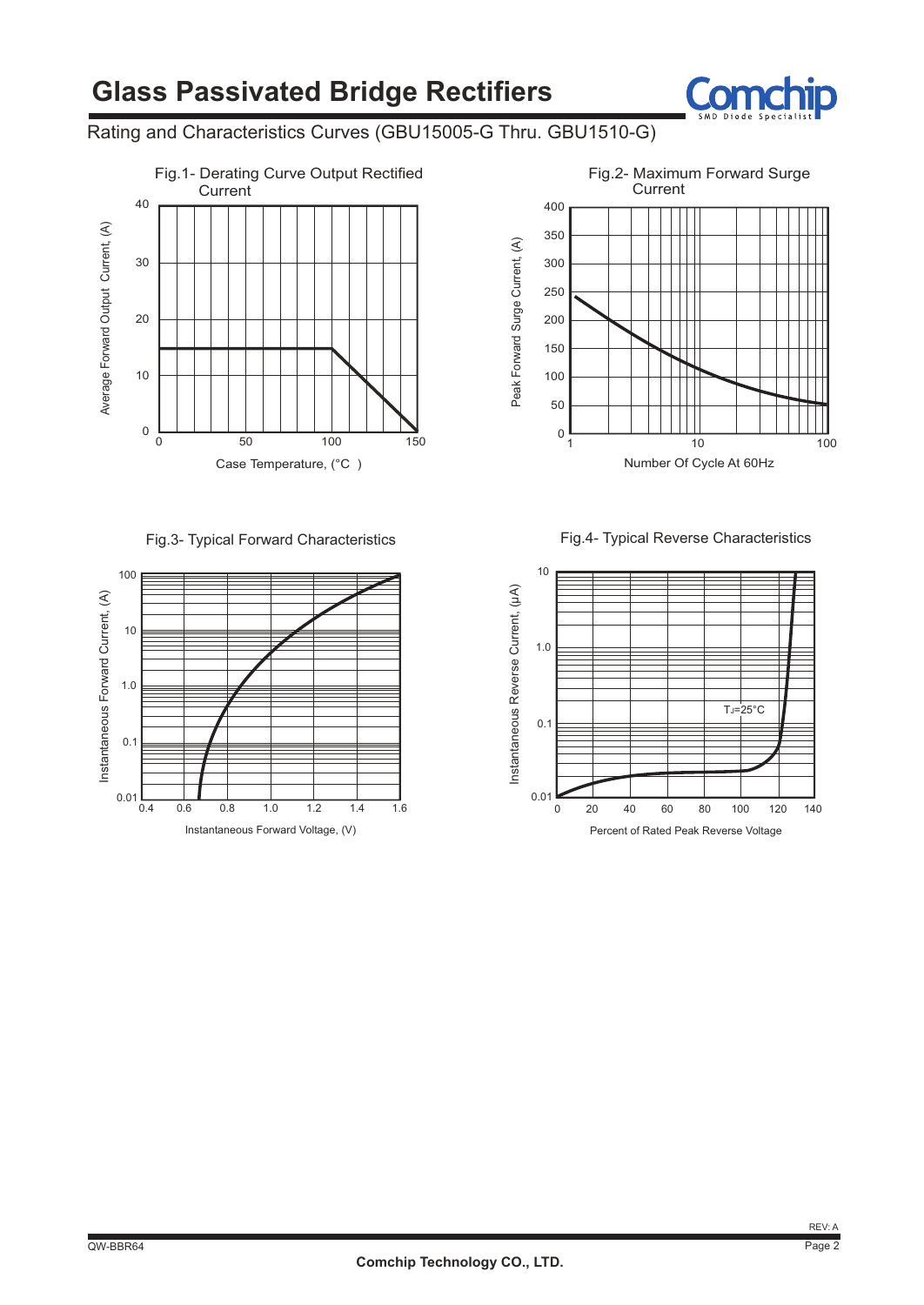

### **Marking Code**

| <b>Part Number</b> | <b>Marking code</b> |  |  |
|--------------------|---------------------|--|--|
| GBU15005-G         | GBU15005            |  |  |
| GBU1501-G          | GBU1501             |  |  |
| GBU1502-G          | GBU1502             |  |  |
| GBU1504-G          | GBU1504             |  |  |
| GBU1506-G          | GBU1506             |  |  |
| GBU1508-G          | <b>GBU408</b>       |  |  |
| GBU1510-G          | GBU1510             |  |  |



**XXXX / XXXXX = Product type marking code** C **= Compchip Logo**

### **Standard Packaging**

| Case Type  | <b>TUBE PACK</b>    |                    |                       |  |  |  |
|------------|---------------------|--------------------|-----------------------|--|--|--|
|            | <b>TUBE</b><br>(EA) | <b>BOX</b><br>(EA) | <b>CARTON</b><br>(EA) |  |  |  |
| <b>GBU</b> | 20                  | 1,000              | 2,000                 |  |  |  |